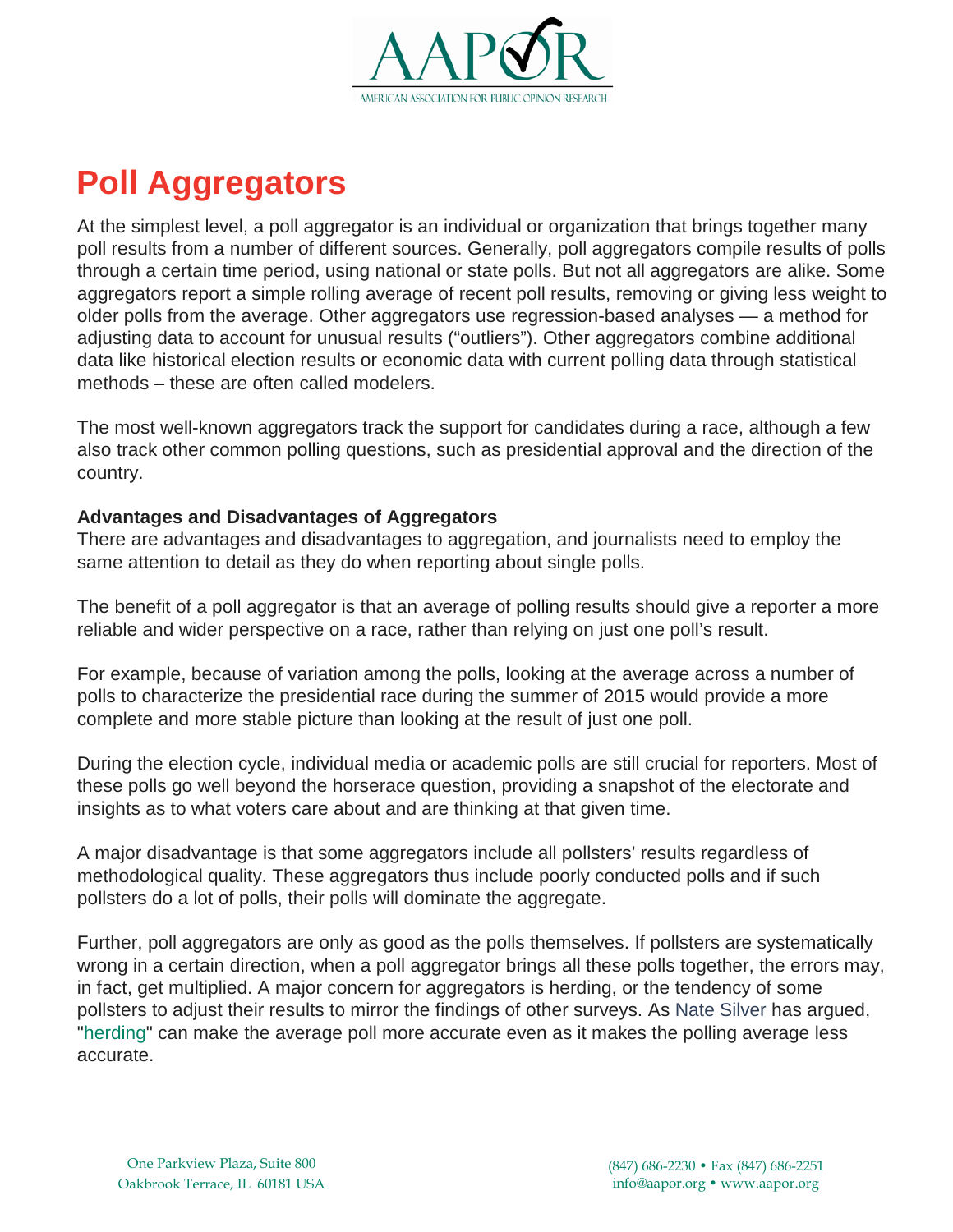

Finally, there has been a fear expressed that as the poll aggregators rise in popularity, media organizations will invest in poll aggregators or modelers and fewer resources will go to conducting the polls themselves. High-quality, probability surveys of the American public are expensive and labor intensive. But with fewer high-quality polls, the aggregators may see their accuracy decline with insufficient data to analyze.

## **Some Aggregators Are Better Than Others**

All poll aggregators make their own choices as to which polls to include and the level of importance or weight given to different polls. Some will incorporate a poll's track record of matching past election results. Some aggregators may include partisan pollsters, and others may not, or not allow certain methodologies, such as IVR or robopolls. Some will include other factors, such as whether or not a polling organization is a member of AAPOR's Transparency Initiative. In addition, most of the modelers or forecasters will calculate the probabilities of their predictions - basically giving the odds that their forecast will be right.

A number of modelers supplement poll data with other information, such as the unemployment rate, with the goal of predicting the outcome of the election.

Following every election, there is a lot of post-game analysis by pundits and political scientists about which pollsters, aggregators, and modelers came closest to calling the election.

In the days leading up to the 2012 election, individual pollsters generally showed a close race, with a few showing Mitt Romney ahead of Barack Obama by a percentage point or in a tie. The aggregators generally came close in 2012 to predicting the final outcome, with some within a few points of Obama's final 3.9 point victory.

But as many a pollster will say, past results do not guarantee future performance. In 2014, a number of aggregators and modelers predicted closer Senate races than what actually occurred at the voting booths, when Republicans dominated in a number of state races.

## **What You Need to Know about Poll Aggregations**

When citing any numbers based on an aggregator or modeler, it is essential for reporters to indicate whether the figure reported is simply an average of recent polls, or whether it is an estimate attempting to predict an election's outcome that incorporates other data into its forecast.

Do you need to report exactly what type of data is included in a model? Not if your story isn't about the model itself. However, linking to an aggregator's or modeler's methodology would provide transparency to your readers.